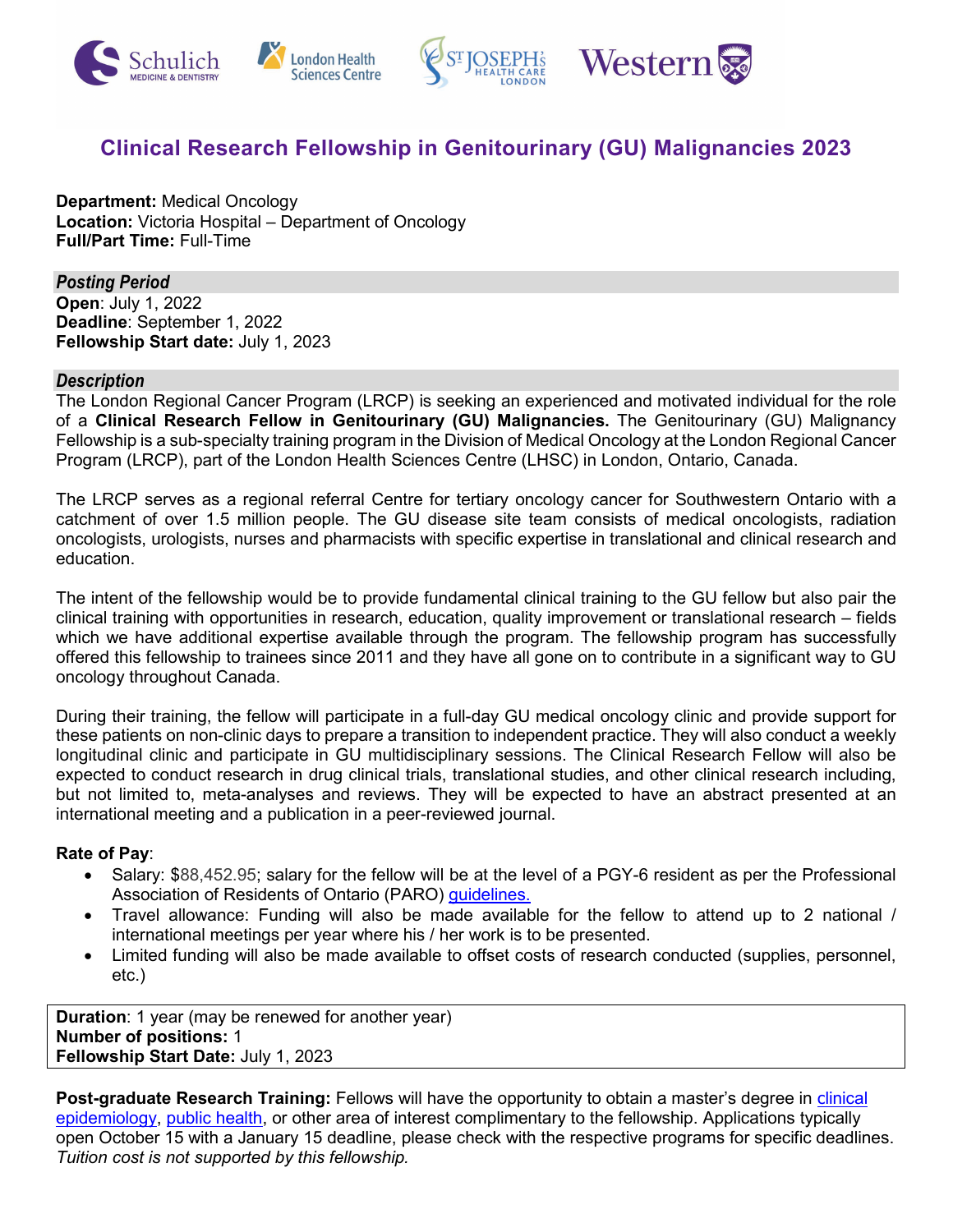







#### **Mentorship:**

|                                      | Oncology: Dr. Ricardo Fernandes<br>(Primary) | Dr. Eric Winquist                     |
|--------------------------------------|----------------------------------------------|---------------------------------------|
|                                      | Dr. Scott Ernst<br>Dr. Saman Maleki          | Dr. Kylea Potvin                      |
| <b>Collaborators:</b>                |                                              |                                       |
| Radiation Oncology: Dr. Glenn Bauman | Urology: Dr. Nicholas Power                  | Dr. Melissa Huynh<br>Dr. Lucas Mendez |

## *Job Summary*

## **Duties & Responsibilities**

- Conduct one or more translational research projects in the field of GU oncology under the guidance of experienced investigators from the Department of Oncology;
- To develop clinical expertise in systemic therapy management of GU malignancies;
- To engage in collaborative care with GU specialists in the multidisciplinary management of GU malignancies;
- Gain experience in the conduct and implementation of prospective clinical research in cancer patients
- Operation of a full-day GU medical oncology clinic;
- Conduct a weekly longitudinal clinic for GU patients;
- Participate in weekly GU multidisciplinary sessions;
- Expected to conduct research in drug clinical trials, translational studies, and observational studies;
- Present an abstract at an international meeting;
- Publish manuscripts in peer-reviewed journals.

## *Qualifications & Commitments*

#### **Education & Experience**

- The applications are invited from physicians who hold a Fellowship of the Royal College of Physicians and Surgeons of Canada or equivalent training. Candidates will have completed a training program from one of the oncology subspecialties, be licensed with, or eligible for an educational license from the College of Physicians and Surgeons of Ontario.
- If the language of instruction at your medical school was other than English, you must have written your IELTS test and obtained a Band score of 7 or higher to be eligible to apply. No exceptions.

#### **Time Commitments**

- 40% of time will be devoted to clinical experience and direct patient interaction.
	- This will include GU oncology clinics at LRCP, participation in consult service and opportunities for on-call service with oncology and clinical research programs.
- 40% of the time will be devoted to conceptualizing, conduct and implementation of specific research projects.
	- $\circ$  The project(s) will be geared toward GU oncology. Projects will be feasible to complete within a short time period of the fellowship. Although the focus is on clinical research projects, opportunities for experience with small projects, in the basic science laboratories will be offered
- 20% of the time will be devoted to formal and informal course work in GU oncology.
	- Attendance at the following regular meetings will be considered mandatory:
		- o Grand Rounds: weekly for the Departments of Oncology
			- o Oncology Research and Education Day
			- o GU multidisciplinary rounds
			- o Molecular Tumour Boards
- It is expected that a one- or two-year commitment will be made by the fellow to allow completion of the fellowship objectives. The fellow will be expected to take part in limited amount of after-hours and weekend coverage for the appropriate Oncology division which will be negotiated at the start of the fellowship.